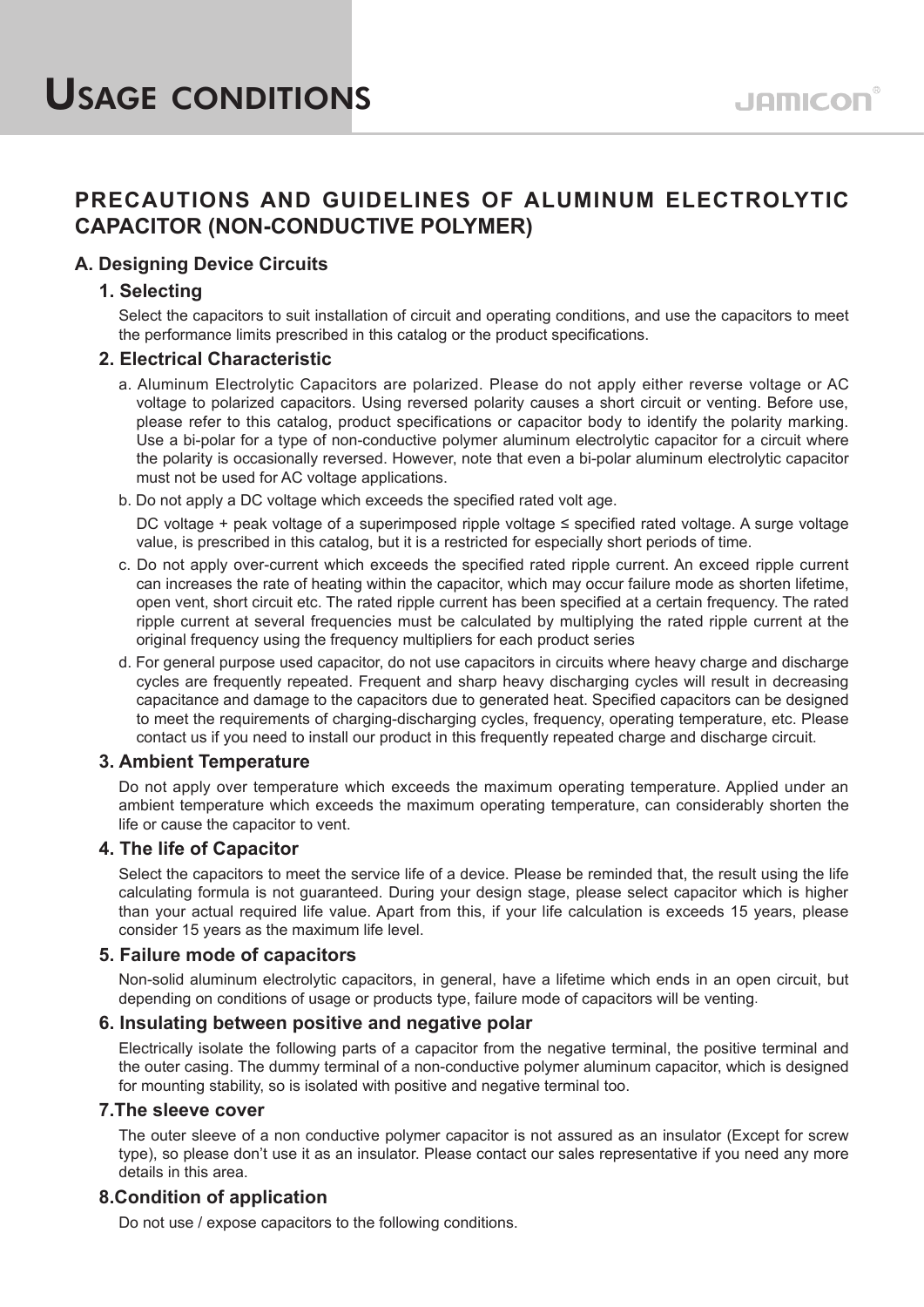- a. Spay directly by water, salty water, Oil, or storage in damp location.
- b. Direct sunlight.
- c. Storage in location with toxic gases, such as hydrogen sulfide , sulfurous acid , nitrous acid , chlorine or its compounds , and ammonium.
- d. Ozone , ultraviolet rays or radiation condition.
- e. Severe vibration or mechanical shock conditions beyond the limits prescribed in the catalogs or the product specification.

### **9. Mounting**

**a. Non conductive polymer capacitor**

The paper separators and the electrolytic-conductive electrolytes in a non conductive polymer aluminum electrolytic capacitor are flammable. Leaking electrolyte on a printed circuit board can gradually erode the circuit on PC board, possibly causing smoke or burning.

Verify the following points when designing a PC board.

- Provide the appropriate holes spacing on the PC board to match with the terminal pitch of the capacitor.
- Make the following open space over the vent so that the vent can operate correctly.

≤  $\phi$ 16mm : 2mm and above  $\phi$ 18 ~  $\phi$ 35mm : 3mm and above  $\geq \phi$ 40mm : 5mm and above

- Do not place any wires or circuit traces over the vent of the capacitor.
- If Install a capacitor with the vent touching the PC board, needs an appropriate ventilation hole in PC board for vent open.
- Do not pass any circuit traces under the seal side of a capacitor. The trace must pass 1 or 2mm to the side of the capacitor.
- Avoid placing any heat-generating object adjacent to a capacitor or even on the reverse side of the PC board.
- Do not pass any via holes underneath a capacitor on double sided PC board.
- In designing double sided PC board do not locate any copper trace under the seal side of a capacitor.

### **b. Screw type capacitor**

Do not tighten the screw of the terminals and mounting clamps over the specified torque prescribed in the catalog or the production specification. Do not mount the terminal side of a screw mount capacitor downwards

### **c. Chip type capacitor**

For a surface mount capacitor design the solder point, please follow the dimension prescribed in the catalogs or the product specification.

### **10. Others in safety application**

Using capacitor for applications which always consider safety. Consult with our company sales representative before use in applications which can affect human life. (Space equipment, aerial equipment, nuclear equipment, medical equipment, vehicle control equipment, etc )

### **11. Others**

- a. The electrical characteristic of capacitors very in respect to temperature and frequency, design the device circuit by taking these changes into consideration.
- b. Capacitors mounted in parallel need the current to flow equally through the individual capacitors.
- c. Capacitors mounted in series require resistors in parallel with the individual capacitors to balance the voltage, or can install parallel protect resistor with it.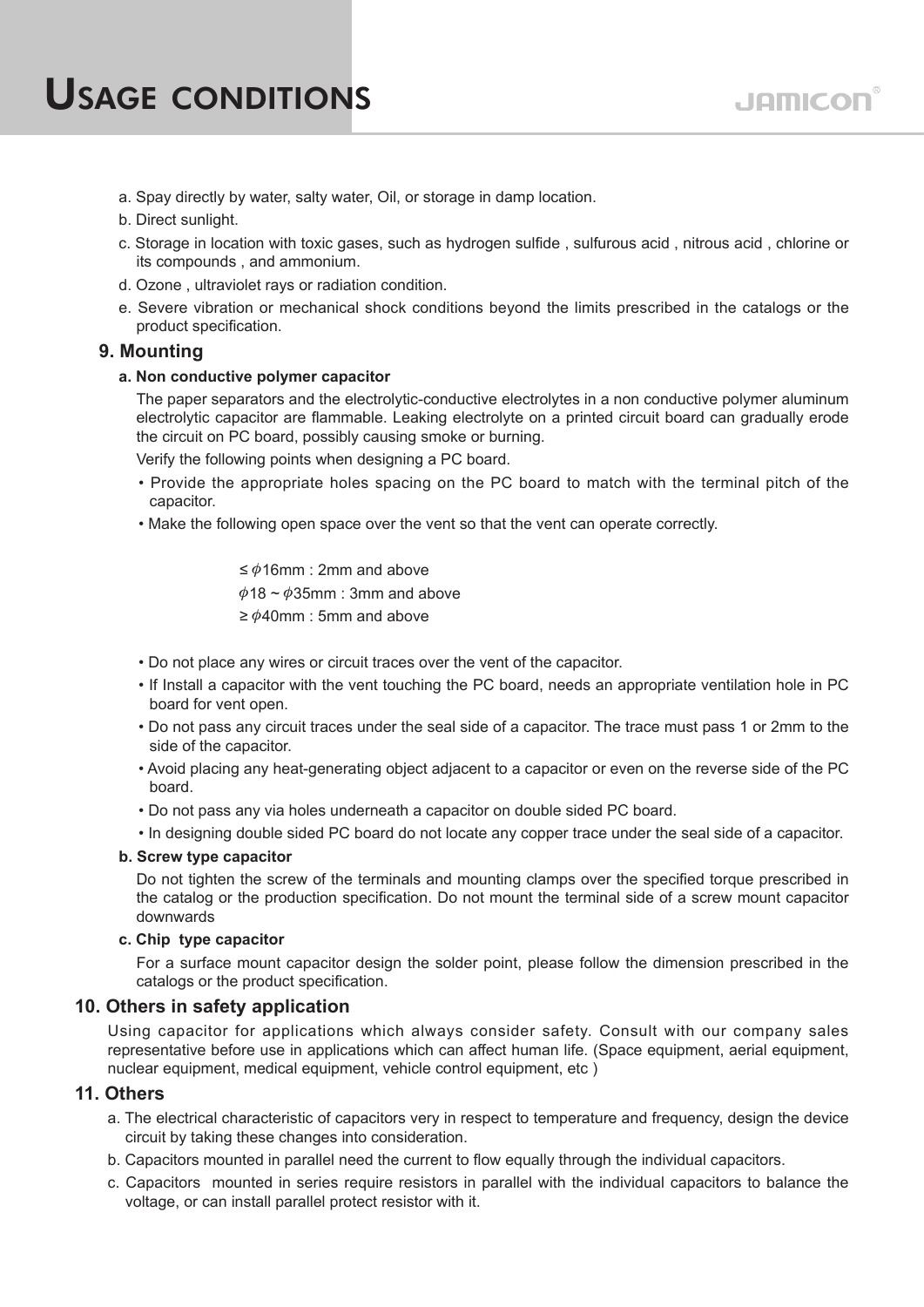# **B. Notice of Installing Capacitors**

### **1. Installing**

- a. Used capacitors are not reusable, except in the case that the capacitor are detached from a device for periodic inspection to measure their electrical characteristics.
- b. If the capacitors have self charged, discharge in the capacitors through a resistor of approximately  $1 \text{k}\Omega$ before use.
- c. If the capacitors are stored at a temperature of 35˚C or more and more than 75%RH, over the storage limit prescribed in the catalogs or the product specification, the leakage current may increase. In this case, they can be reformed by applying the rated voltage through a resistor of approximately  $1k\Omega$ .
- d. Verify the specification of the capacitor before installing (rated capacitance and voltage)
- e. Verify the polarity of the capacitors.
- f. Do not use the capacitors if they have been dropped on the floor.
- g. Do not deform the cases of capacitors.
- h. Verify that the lead pitch of the capacitor fits the holes spacing in the PC board before installing the capacitors. Some standard pre-formed leads are available for this fitting.
- i. For radial or snap in terminals, insert the terminals into PC board and press the capacitor downward until the bottom of the capacitor body reaches PC board surface.
- j. Do not apply any mechanical force in excess of the limits prescribed in the catalogs or the product specifications of the capacitors. Please notice that, the capacitors may be damaged by mechanical shocks caused by the vacuum / insertion head, component checker or centering operation of an automatic mounting or insertion machine.

### **2. Soldering heat and Solderbility**

- a. When soldering with a soldering iron
	- Soldering conditions ( temperature and time ) should be within the limits prescribed in the catalogs or the product specifications.
	- If the terminal pitch of a capacitor does not fit the terminal hole spacing of the PC board, can reform the terminals in a manner to minimize a mechanical stress into the body of the capacitor.
	- Do not touch the capacitor body with the hot tip of the soldering iron.
- b. Flow soldering
	- Do not dips the body of a capacitor into the solder bath only dip the terminals in. The soldering must be done on the reverse side of PC board.
	- Soldering conditions ( preheat, solder temperature and dipping time ) should be within the limits prescribed in the catalogs or the product specifications.
	- Do not apply flux to any part of capacitors other than their terminals.
	- Make sure the capacitors do not come into contact with any other components while soldering.
- c. Reflow soldering
	- Soldering conditions ( preheat, solder temperature and soldering time ) should be within the limits prescribed in the catalogs or the product specifications.
	- When setting the temperature infrared heaters, consider that the infrared absorption causes material to be discolored and change in appearance.
	- The limit of reflow time is prescribed in the catalogs or the product specifications.
	- Make sure capacitors do not come into contact with copper traces.
	- Vapor phase soldering (VPS) is not used.
- d. Do not re-use surface mount capacitors which have already been soldered.
- e. Reflow soldering only for chip type capacitor, others types are not allowed.

### **3. Handling after soldering**

Do not apply any mechanical stress to the capacitor after soldering onto the PC board.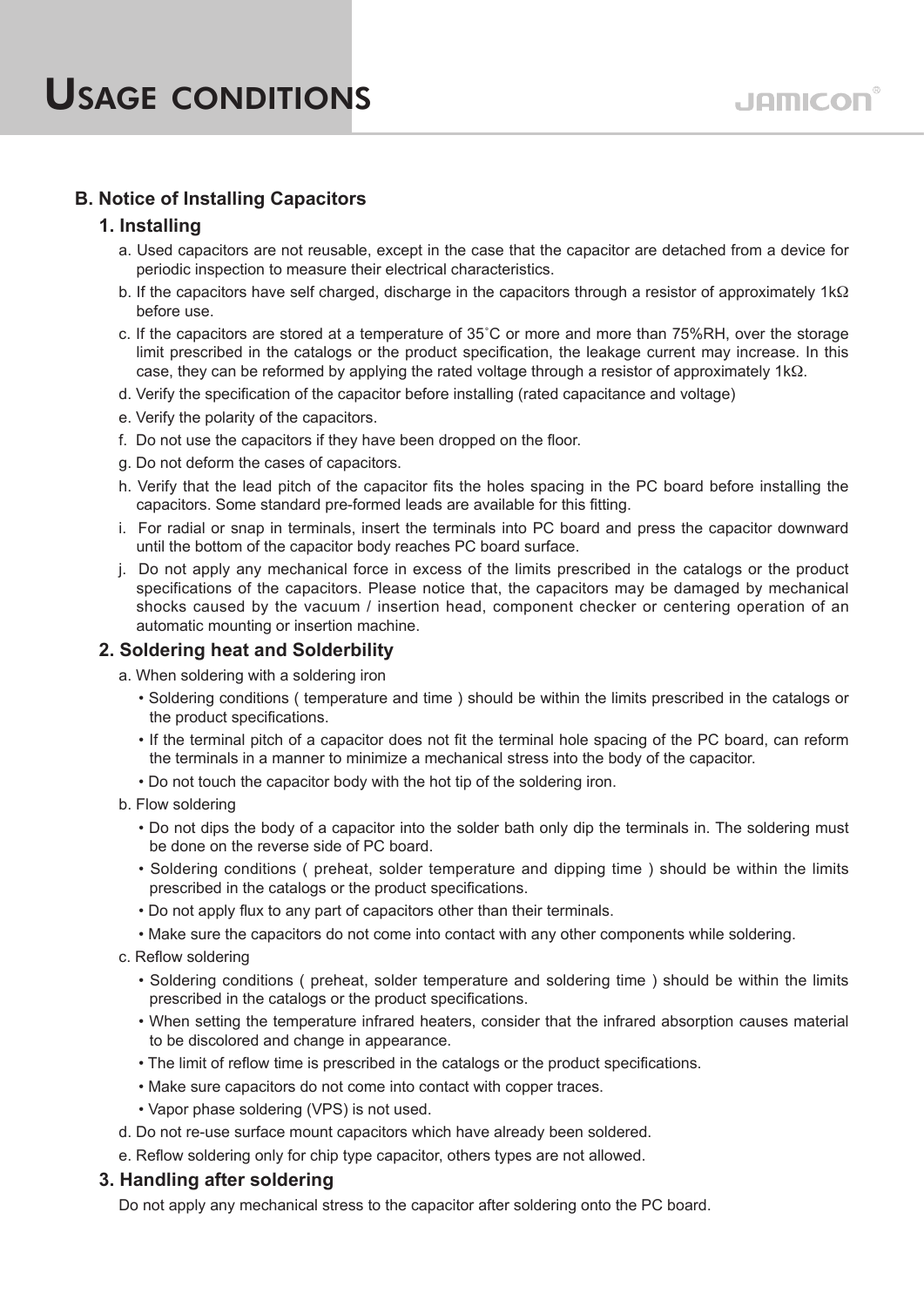- a. Do not lean or twist the body of the capacitor after soldering the capacitors onto the PC board.
- b. Do not use the capacitor for lifting or carrying the assembly board.
- c. Do not hit or poke the capacitor after soldering to PC board. When stacking the assembly board, be careful that other components do not touch the aluminum electrolytic capacitors.
- d. Do not drop the assembly PC board.

# **4. Cleaning PC boards**

- a. Do not wash capacitors by using the following cleaning agents.
	- Halogenated solvents; cause capacitors to fail due to corrosion.
	- Alkali system solvents; corrode ( dissolve ) an aluminum case.
	- Petroleum and terpene system solvents; cause the rubber seal material to deteriorate.
	- Xylene; causes the rubber seal material to dereriorate.
	- Acetone; erases the marking.
	- Ultrasound cleaning will accelerate damaging capacitors.
- b. Wash capacitors by using the following agents if need.
	- Ethyl alcohol
	- Buthyl alcohol
	- Methyl alcohol
	- Propyl alcohol
	- Be sure not to expose the capacitor under solvent rich conditions or keep capacitor with an air dryer (temperature should be less than the maximum rate category temperature of the capacitor) over 10 minutes, and be sure the PC board is dried.

### **5. Fumigation treatment**

In many cases when exporting or importing electronic devices, wooden pallet packaging is used. Fumigation treatment is using halogenated chemical, if capacitor body touch with the chemicals, such status is same as cleaning PC board, halogen ion can cause capacitors to fail due to corrosion.

Our company is all using non-fumigation packaging to do exporting or importing.

Customer if need do any exporting or importing electronic devices, semi-product and aluminum electrolytic capacitor, please notice whether with or without fumigation treatment.

Final outer packaging, even using chipboard pallet with plastic bag cover, inner product still have a possible be polluted by halogen gas. Please notice.

### **C. The Operation notice of Devices**

- 1. Do not touch terminals of capacitor directly with bare hands.
- 2. Do not short-circuit the terminal of a capacitor by letting it come into contact with any conductive object. Also, do not spill electri-conductive liquid such as acid or alkaline solution over the capacitor.
- 3. Do not use capacitor in circumstance where they would be subject to exposure to the following materials exist or expose.
	- a. Spay directly by water, salty water, Oil, or storage in damp location.
	- b. Direct sunlight.
	- c. Storage in location with toxic gases, such as hydrogen sulfide , sulfurous acid , nitrous acid , chlorine or its compounds , and ammonium.
	- d. Ozone , ultraviolet rays or radiation condition.
	- e. Severe vibration or mechanical shock conditions beyond the limits prescribed in the catalogs or the product specification.

## **D. Maintenance Inspection Notice**

1. Make periodic inspections of capacitors that have been used in industrial applications. Before inspection, turn off the power supply and carefully discharge the electricity in the capacitors. When measuring the capacitors with a meter, do not apply any mechanical stress to the terminals of the capacitors.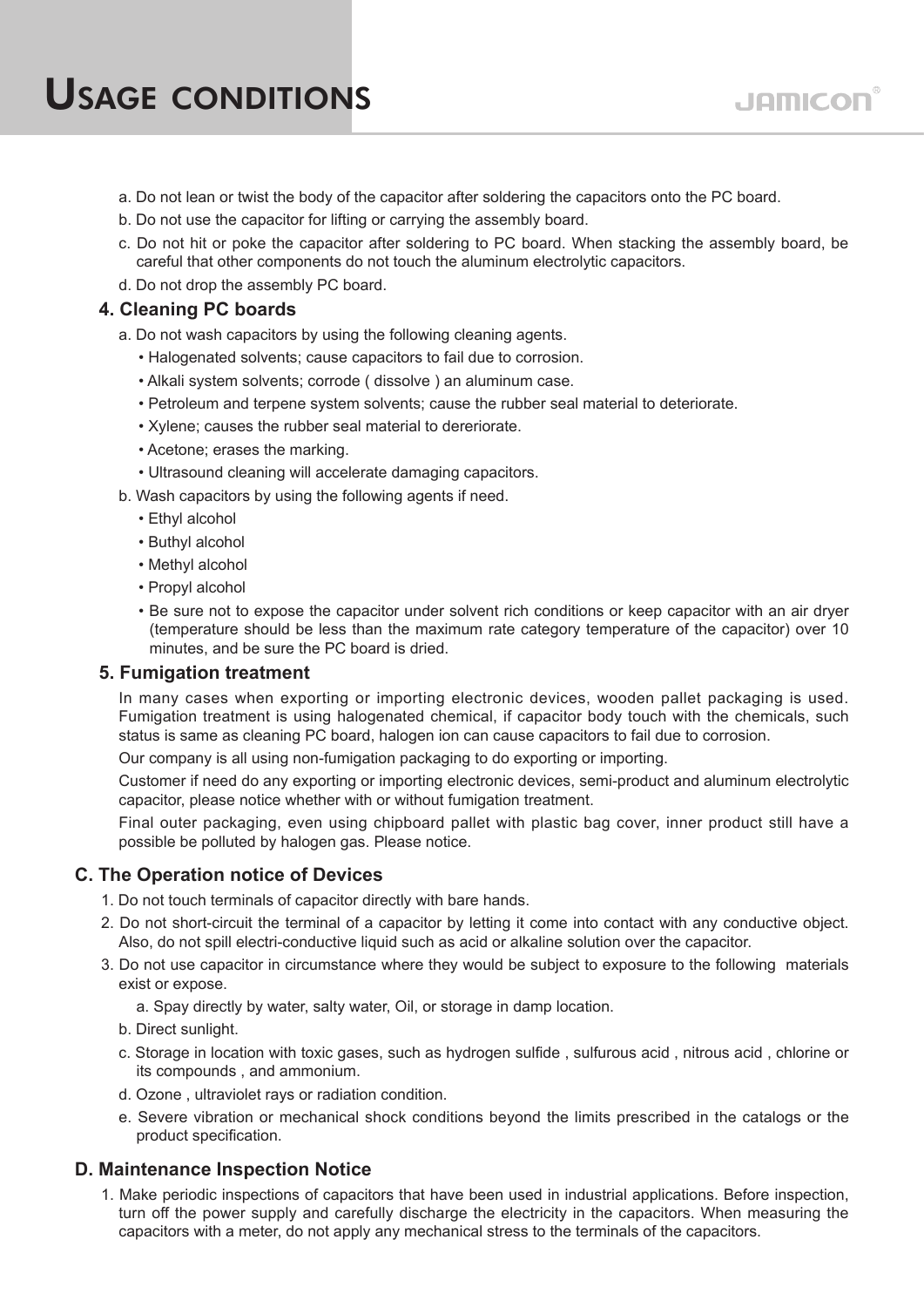- 2. The following item should be checked during the periodic inspections.
	- Visual appearance : venting and electrolyte leakage.
	- Electrical characteristics : leakage current(LC), capacitance(CAP), DF and other characteristics prescribed in our catalogs or product specifications.

We recommend replacing the capacitors if the parts are out of the specification.

# **E. In Case of Emergency**

- a. For reducing the effect of inner gas pressure exploded, a higher capacitor is with vent mark on top. When venting, it will discharge odors or smoke, please immediately turn off or unplug the main power supply of the device. If we do not switch off the power, PC board may be damaged by the capacitor short-circuit failure, the worst is burn out the device. The gas which comes out from the pressure vent of a capacitor, it is not smoke by flammable, this is the vaporized electrolyte.
- b. When venting, inner capacitor blows out gas with a temperature of over 100˚C, never expose the face close to a venting capacitor. If yours eyes should inadvertently become exposed to the spouting gas or you inhale It, immediately flush the open eyes with large amounts of water and gargle with water respectively. If electrolyte is on the skin, wash the electrolyte away from the skin with soap and plenty of water.

# **F. Storage**

We recommend the following condition for storage.

- 1. Store the capacitor indoors at a temperature of 5 ~35ºC and a relative humidity ≤75%.
	- The storage period is 1 years after production, and 2 years for Chip Type.
- 2. Please keep capacitor in the original package.
- 3. Please do not keep the capacitors in places,
	- a. Spray directly by water, high temperature high humidity, or storage in damp location.
	- b. Spray directly by oil, or with oily gas location.
	- c. Spray directly by salt water, or salty location.
	- d. Storage in location with toxic gases, such as hydrogen sulfide , sulfurous acid , nitrous acid , chlorine or its compounds , and ammonium.
	- e. Full with ammonium gas, alkaline toxic gas location.
	- f. With acidic and alkaline solvent location.
	- g. Directly sunlight, ozone , ultraviolet rays or radiation condition.
	- e. Severe vibration or mechanical shock conditions beyond the limits prescribed in the catalogs or the product specification.

## **G. Disposal**

Please consult with a local industrial waste disposal specialist when disposing of aluminum.

Electrolytic capacitors. If burning, please burn it with high temperature (more than 800C).

Low temperature burning, can generate halogen gas which can affect human healthy. Besides that, in order to reduce exploding, please make a hole at the vent or damage it before burning.

## **H. Catalogs**

The ESR value in the catalogs, measure area is the closet area to the capacitor body. Specifications in catalogs may be subject to change without notice. Catalog data are typical. This value does not quarantee the performance.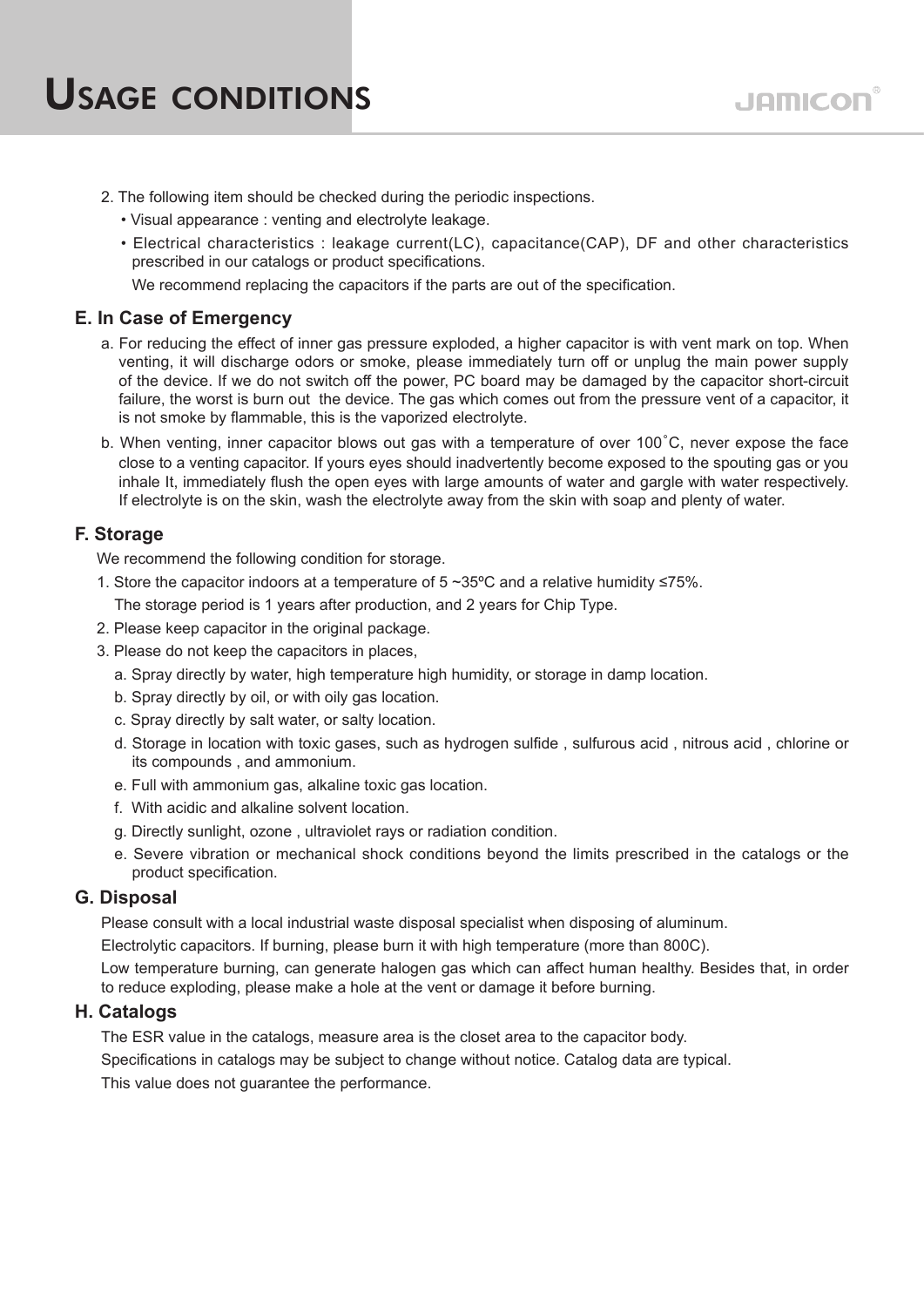# **PRECAUTIONS AND GUIDELINES OF ALUMINUM ELECTROLYTIC CAPACITOR (CONDUCTIVE POLYMER)**

# **A. Designing Device Circuits**

# **1. Cannot be used in the following circuits**

The leakage current in conductive polymer solid aluminum capacitor (hereafter called Capacitors), may vary depending on thermal stresses during soldering. Avoid the use of capacitors in the following types of circuits:

- a. High-impedance circuits that are to sustain voltages.
- b. Coupling circuits
- c. Time constant circuits

Because the capacitance varies depending on the environment the capacitors are used in, there is possibility that the capacitor can affect a time constant circuit where sensitivity to variation in capacitance is required.

d. Other circuits that are significantly affected by leakage current.

### **2. Electrical characteristic**

Verify the following before designing the circuit:

- a. Aluminum Electrolytic Capacitors are polarized. Please do not apply either reverse voltage or AC voltage to polarized capacitors. Using reversed polarity causes a short circuit or venting. Before use, please refer to this catalog, product specifications or capacitor body to identify the polarity marking. Use a bi-polar for a type of non-conductive polymer aluminum electrolytic capacitor for a circuit where the polarity is occasionally reversed. However, note that even a bi-polar aluminum electrolytic capacitor must not be used for AC voltage applications.
- b. Do not apply a DC voltage which exceeds the specified rated volt age.

DC voltage + peak voltage of a superimposed ripple voltage ≤ specified rated voltage. A surge voltage value, is prescribed in this catalog, but it is a restricted for especially short periods of time.

- c. Do not apply over-current which exceeds the specified rated ripple current. An exceed ripple current can increases the rate of heating within the capacitor, which may occur failure mode as shorten lifetime, open vent, short circuit etc.
- d. Leakage current will increase, but can be recovered and reduce after be applying voltage. The leakage current recovered speed is depending on ambient temperature and working voltage. The reasons of leakage current increase is due to:
	- 1. Soldering
	- 2. Do testing of high temperature without voltage loading, high temperature high humility or temperature cycle etc.
- e. Do not use capacitors in circuits where heavy charge and discharge cycles are frequently repeated. Frequent and sharp heavy discharging cycles will result in decreasing capacitance and damage to the capacitors due to generated heat. Please use protect resistor in a circuit with peak current may over 20A.

### **3. Ambient Temperature**

Do not apply over temperature which exceeds the maximum operating temperature. Applied under an ambient temperature which exceeds the maximum operating temperature, can considerably shorten the life or cause the capacitor to vent.

### **4. Failures and Service Life**

Based on the JIS C 5003 Standard, the failure rate of capacitors is 60%, more detail as follows:

0.5% / 1,000 hours (applied the rate voltage at the upper limit of the Category temperature range)

### a. Failures Modes

(1) The principal failure mode is wear-out failure, that is, capacitance decrease and ESR increase,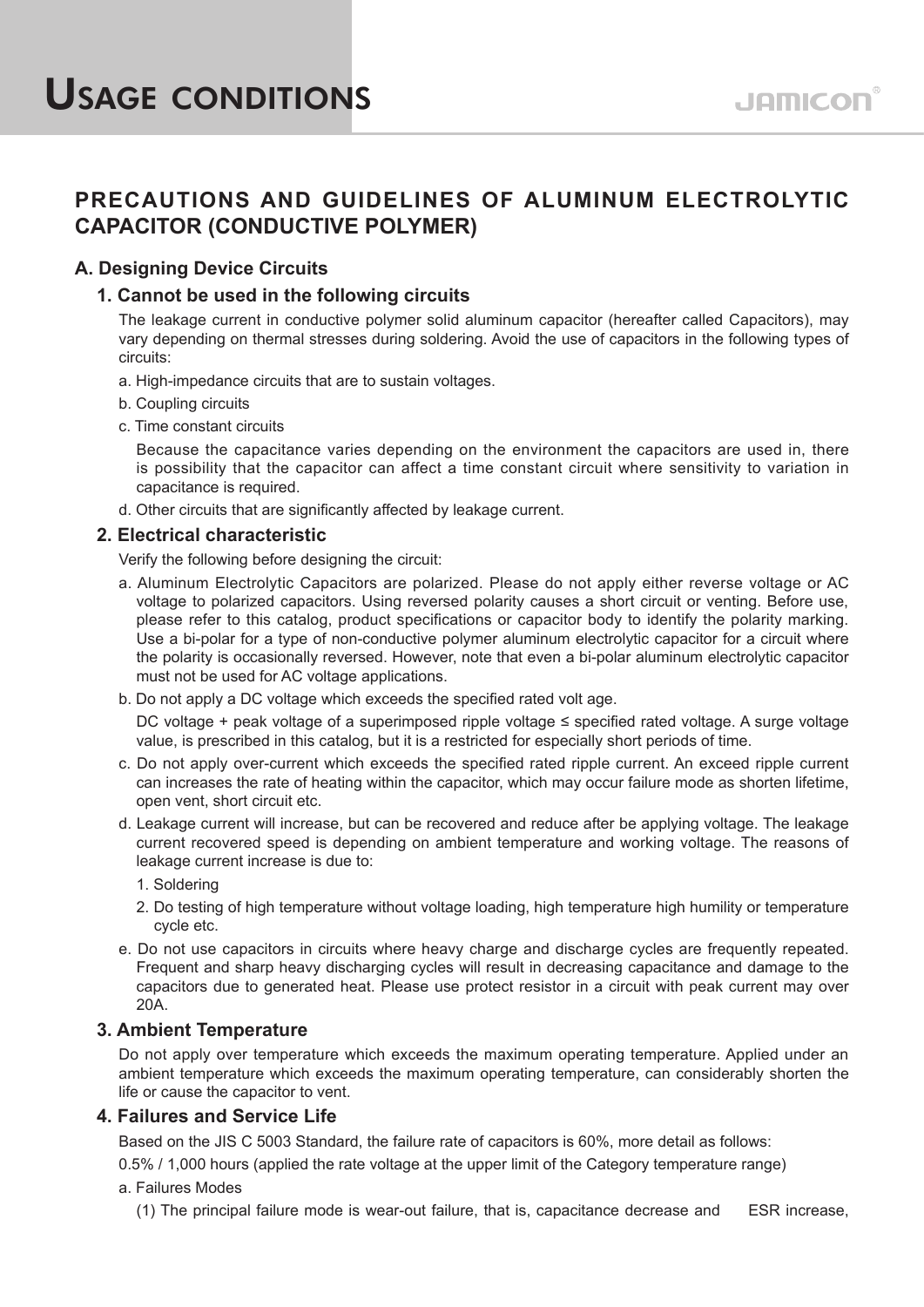and eventually the capacitor become open circuit failure. In addition, short circuit failure may happen with over-voltage and excessive current applied to the capacitor.

- (2) The failure rate would be reduced by reducing ambient temperatures, ripple current and applying voltage.
- (3) If the short-circuited capacitor, which may be caused by over-voltages higher than the rated voltage or other conditions, has a large amount of current pass through, the aluminum can of the capacitor bulges and might be expelled with odor gas emitted.
- (4) The product contains flammable materials. If the short causes spark it may ignite.

Please be careful when installing the product, its position and the layout design.

- Increase safety by using in conjunction with a protective circuit or protective equipment.
- Install measures such as redundant circuits so that the failure of a part of the equipment will not cause unstable operation.
- b. Service Life

We use rubber as the sealing material, so the service life depends on the thermal Integrity of this rubber. Consequently, it is recommended to use the capacitor at lower temperature than the maximum temperature for the capacitor category.

Select the capacitors to suit installation of circuit and operating conditions, and use the capacitors to meet the performance limits prescribed in this catalog or the product specifications.

### **5. Capacitor Insulation**

Insulation of the capacitor's case is not guaranteed. Ensure electrical insulation between the capacitor case, negative electrode, positive electrode and circuit pattern.

### **6. Capacitor Usage Environment**

Do not use capacitor in circumstance where they would be subject to exposure to the following materials exist or expose.

- a. Spay directly by water, salty water, Oil, or storage in damp location.
- b. Direct sunlight.
- c. Storage in location with toxic gases, such as hydrogen sulfide , sulfurous acid , nitrous acid , chlorine or its compounds , and ammonium.
- d. Ozone , ultraviolet rays or radiation condition.
- e. Severe vibration or mechanical shock conditions beyond the limits prescribed in the catalogs or the product specification.

### **7. Installation**

- a. For a surface mount capacitor design the solder point, please follow the dimension prescribed in the catalogs or the product specification.
- b. For a radial capacitors, design the terminal holes on the PC board to fit the terminal holes on the PC board to fit the terminal dimension of the capacitor.

### **8. Safety application**

Using capacitor for applications which always consider safety. (Space equipment, aerial equipment, nuclear equipment, medical equipment, vehicle control equipment, etc )

Consult with our company sales representative before use in applications which can affect human life.

### **9. Others**

- a. The electrical characteristic of capacitors very in respect to temperature and frequency, design the device circuit by taking these changes into consideration.
- b. Capacitors mounted in parallel need the current to flow equally through the individual capacitors.
- c. Capacitors mounted in series require resistors in parallel with the individual capacitors to balance the voltage, or can install parallel protect resistor with it.
- d. Do not install any heat generate device nearby the capacitor or behind the PC board of it.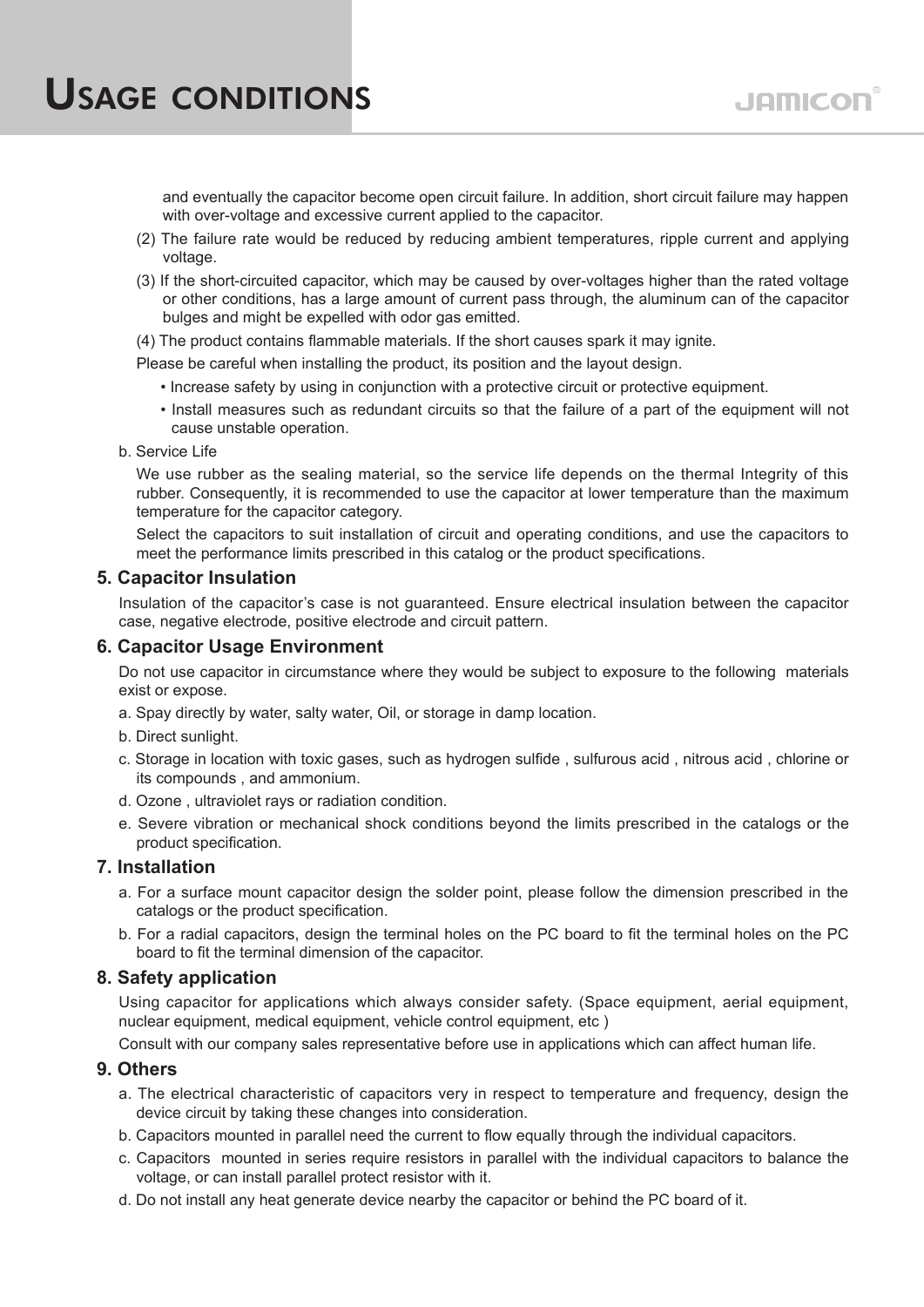# **B. Notice of Installing Capacitors**

## **1. Installing**

- a. Do not reuse capacitors already assembled in equipment that have been exposed to power.
- b. The capacitor may have self charge. If this happens, discharge the capacitor through a resistor of approximately 1kΩ before use.
- c. If capacitors are stored at a temperature of 35ºC or more and more than 75%RH, the leakage current may increase. This may also occur if the capacitors are stored for a longer period than the period which is specified in the catalog or the product specification. In this case, they can be reformed by the voltage treatment through a resistor of approximately 1kΩ.
- d. Verify the rated capacitance and voltage of the capacitors when installing.
- e. Verify the polarity of the capacitors.
- f. Do not use the capacitor if they have been dropped on the floor.
- g. Do not deform the case of the capacitors.
- h. Verify that the lead spacing of the capacitor fits the hole spacing in the PC board before installing the capacitor. Some standard pre-formed leads are available for this fitting.
- i. Do not apply any mechanical force in excess of the limits prescribed in the catalog or the product specification of the capacitors. Avoid subjecting the capacitor to strong forces, as this may break the electrode terminals, bend or deform the capacitor, or damage the packaging, and may also cause short / open circuits, increased leakage current, or damage the appearance. Also, note the capacitors may be damaged by mechanical shocks caused by cut the lead wire, the vacuum / insertion head, component checker or centering operation of an automatic mounting or insertion machine.

## **2. Heat Resistance during Soldering**

Ensure that the soldering conditions meet the specifications recommended. Note that the leakage current may increase or capacitances may decrease due to thermal stresses that occur during soldering, etc. Furthermore, the leakage current which rose gradually decreases, when voltage is applied at below the category's upper limit temperature.

Additional the self repairing action is faster when voltage is applied at below the category's Upper temperature limit.

- a. Verify the following before using a soldering iron:
	- That the soldering conditions ( temperature and time ) are within the ranges specified in the catalog or product specifications.
	- That the tip of the soldering iron does not come into contact with the capacitor itself.
- b. Verify the following when flow soldering:
	- Do not dip the body of a capacitor into the solder bath only dip the terminal in. The soldering must be done on the reverse side of PC board.
	- Soldering conditions ( preheat, solder temperature and soldering time )should be within the limits prescribed in the catalogs or the product specifications.
	- Do not apply flux to any part of the capacitors other than their terminals.
	- Make sure the capacitors do not come into contact with any other components while soldering.
- c. Verify the following when reflow soldering:
	- Soldering conditions ( preheat, solder temperature and soldering time ) should be within the limits prescribed in the catalogs or the product specification.
	- The heat level should be appropriate. ( Note that the thermal stress on the capacitor varies depending on the type and position of the heater in the reflow oven, and the color and material of the capacitor. )
	- Vapor phase soldering ( VPS ) is not used. Except for the surface mount type, reflow soldering must not be used for the capacitors.
- d. Do not reuse a capacitor that has already been soldered to PC board and then removed.

When using a new capacitor in the same location, remove the flux, etc. First, and then Use a soldering iron to solder on the new capacitor in accordance with the specifications.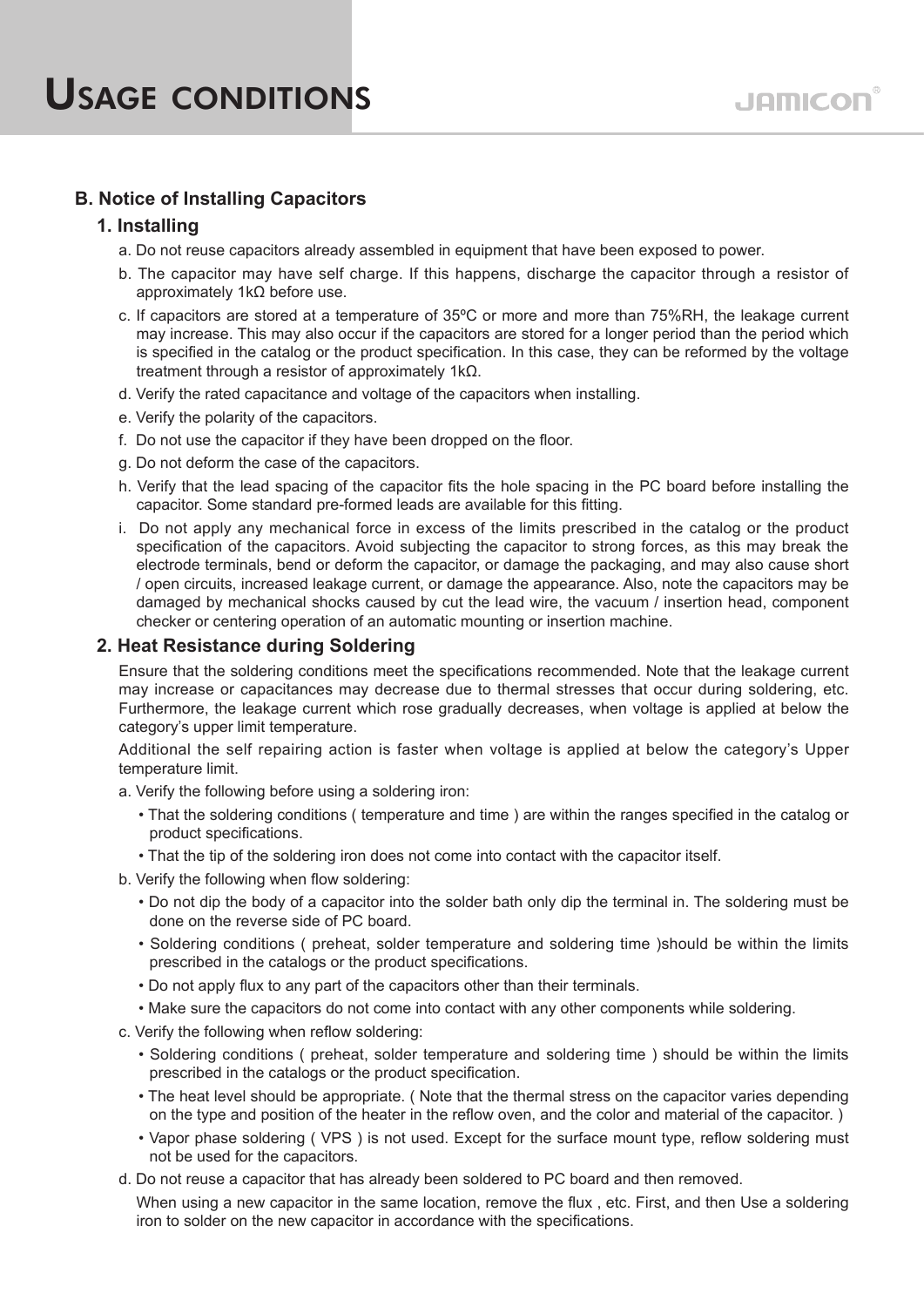e. Confirm before running into soldering that the capacitors are SMD for reflow soldering.

# **3. Handling After Soldering**

Do not apply any mechanical stress to the capacitor after soldering onto the PC board.

- a. Do not lean or twist the body of the capacitor after soldering the capacitor onto the PC board.
- b. Do not use the capacitors for lifting or carrying the assembly board.
- c. Do not hit or poke the capacitor after soldering to PC board. When stacking the assembly board, be careful that other components do not touch the aluminum electrolytic capacitors.
- d. Do not drop the assembled board.

### **4. Cleaning PC boards**

a. Do not wash capacitors by using the following cleaning agents. Solvent resistant capacitors are only suitable for washing using the cleaning conditions prescribed in the the catalog or the product specification.

Halogenated solvent; cause capacitors to fail due to corrosion.

- Alkali system solvents; corrode ( dissolve ) an aluminum case.
- Petroleum system solvents; cause the rubber seal material to deteriorate.
- Xylene; causes the rubber seal material to deteriorate.
- Acetone; erases the markings.
- Ultrasonic cleaning will accelerate damage to capacitors.
- b. Wash capacitors by using the following agents if need.
	- Ethyl alcohol
	- Buthyl alcohol
	- Methyl alcohol
	- Propyl alcohol
	- Isopropyl Alcohol (≤2wt%)
	- Be sure not to expose the capacitor under solvent rich conditions or keep capacitor with an air dryer (temperature should be less than the maximum rate category temperature of the capacitor) over 10 minutes, and be sure the PC board is dried

### **5. Fumigation**

In many cases when exporting or importing electronic devices, wooden pallet packaging is used. Fumigation treatment is using halogenated chemical, if capacitor body touch with the chemicals, such status is same as cleaning PC board, halogen ion can cause capacitors to fail due to corrosion.

Our company is all using non-fumigation packaging to do exporting or importing.

Customer if need do any exporting or importing electronic devices, semi-product and aluminum electrolytic capacitor, please notice whether with or without fumigation treatment.

Final outer packaging, even using chipboard pallet with plastic bag cover, inner product still have a possible be polluted by halogen gas. Please notice.

## **C. The Operation notice of Devices**

- 1. Do not touch terminals of capacitor directly with bare hands.
- 2. Do not short-circuit the terminal of a capacitor by letting it come into contact with any conductive object. Also, do not spill electri-conductive liquid such as acid or alkaline solution over the capacitor.
- 3. Do not use capacitor in circumstance where they would be subject to exposure to the following materials exist or expose.
	- a. Spay directly by water, salty water, Oil, or storage in damp location.
	- b. Direct sunlight.
	- c. Storage in location with toxic gases, such as hydrogen sulfide , sulfurous acid , nitrous acid , chlorine or its compounds , and ammonium.